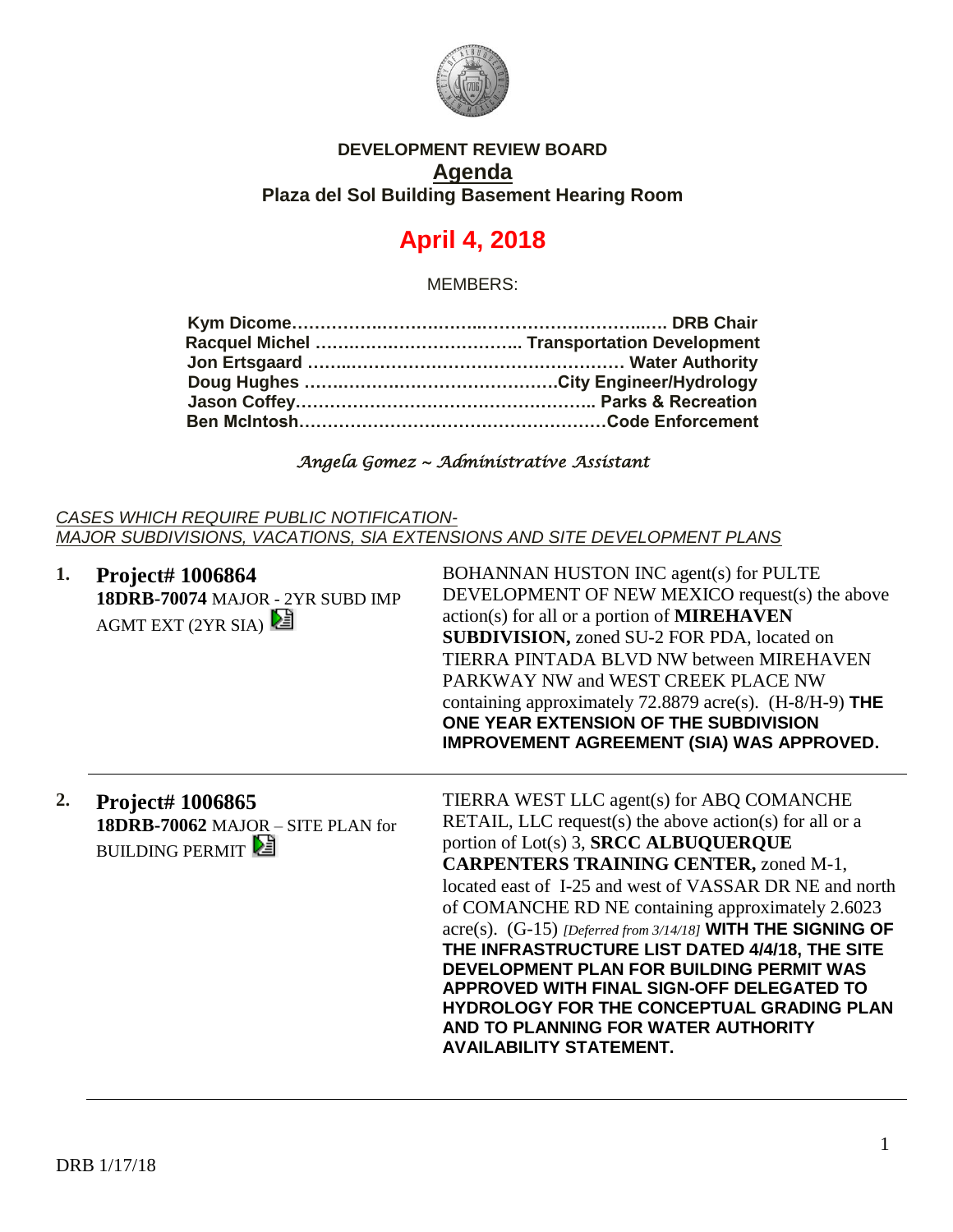**3. Project# 1010675 18DRB-70085** VACATION OF PRIVATE EASEMENT **18DRB-70086** MINOR - PRELIMINARY/ FINAL PLAT APPROVAL

SURV-TEK INC agent(s) for CAMEL ROCK DEVELOPMENT, LLC request(s) the above action(s) for all or a portion of Lot(s) 1-5, **PASEO MARKET PLACE,** zoned SU-2/ C-1/RC, located on SAN PEDRO DR NE between PASEO DEL NORTE NE and SAN BERNARDINO NE containing approximately 6.8 acre(s). (D-18) *[Deferred from 3/21/18]* **THE VACATION WAS APPROVED AS SHOWN ON EXHIBIT B IN THE PLANNING FILE PER SECTION 14-14-7-2(A) (1) AND (B) (1)(3) OF THE SUBDIVISION ORDINANCE. THE PRELIMINARY/FINAL PLAT WAS APPROVED WITH FINAL SIGN OFF DELEGATED TO TRANSPORTATION AND TO PLANNING.**

# **MINOR CASES**

*SITE DEVELOPMENT PLANS (EPC FINAL SIGN-OFF) AMENDED PLANS AND MASTER DEVELOPMENT PLANS (CITY COUNCIL FINAL SIGN-OFF)*

**4. Project# 1010675 18DRB-70096** AMENDED SDP FOR SUBDIVISION

MODULUS ARCHITECTS INC agent(s) for PALOMAS EQUITIES request(s) the above action(s) for all or a portion of Lot(s) 1-5 **PASEO MARKETPLACE**, zoned SU-2/C-1/RC, located on PASEO DEL NORTE between SAN PEDRO DR NE and PALOMAS AVE NE containing approximately 6.7 acre(s). (D-18) **THE AMENDED SITE PLAN FOR SUBDIVISION WAS APPROVED WITH FINAL SIGN OFF DELEGATED TO TRANSPORTATION AND TO PLANNING.**

#### *MINOR PLATS, FINAL (MAJOR) PLATS, AMENDED PLATS AND PLANS*

**5. Project# 1000111 18DRB-70097** MINOR - PRELIMINARY/ FINAL PLAT APPROVAL **E** 

SANDIA LAND SURVEYING LLC agent(s) for NEATHERWOOD PARTHERS request(s) the above action(s) for all or a portion of Tract(s) B, **ALTURA COMPLEX,** zoned SU-1 for O-1 Uses and SU-1 PRD and Office Development, located on 4101 INDIAN SCHOOL RD NE between CARLISLE BLVD NE and WASHINGTON ST NE containing approximately 6.967 acre(s). (H-17) **DEFERRED TO 4/11/18.**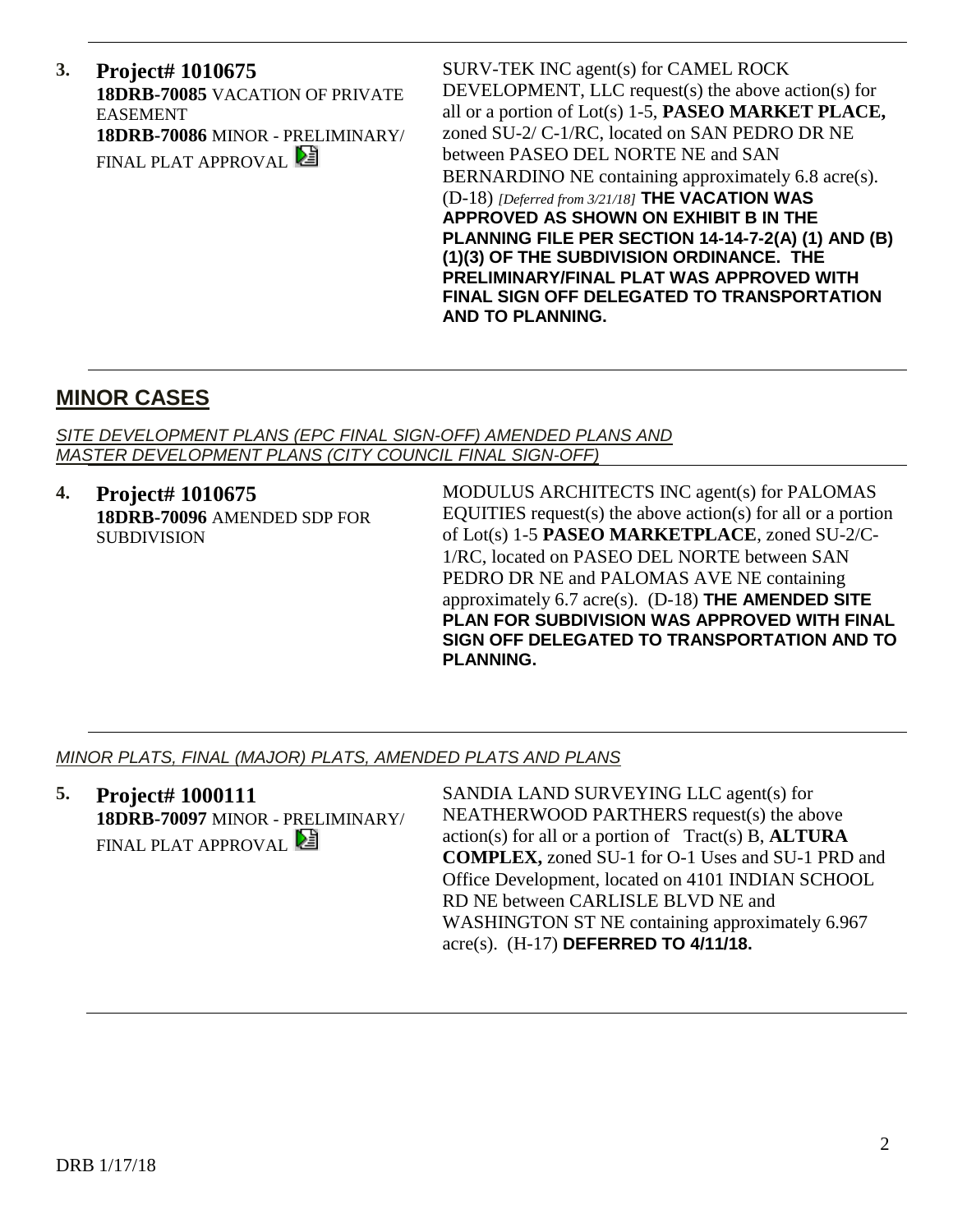**6. Project# 1002981 18DRB-70100** MAJOR - 2YR SUBD IMP AGMT EXT  $(2YR SIA)$ 

SEAN R. CALVERT agent(s) for ACE LEADERSHIP HIGH SCHOOL FOUNDATION request(s) the above action(s) for all or a portion of Tract(s) C, **SAWMILL INDUSTRIAL,** located on BELLAMAH AVE NE between 12TH AND 15TH ST (J-13) **THE TWO YEAR EXTENSION OF THE SUBDIVISION IMPROVEMENT AGREEMENT (SIA) WAS APPROVED.**

**7. Project# 1011533 18DRB-70093** SUBDN DESIGN VARIANCE FROM MIN DPM STDS **18DRB-70094** SIDEWALK VARIANCE **18DRB-70095** MINOR - PRELIMINARY/ FINAL PLAT APPROVAL

COMMUNITY SCIENCES CORP agent(s) for MARIO SHANNON BALDONADO request(s) the above action(s) for all or a portion of Lot(s) **196A2B3A, 196A2B3B,** and **196A2B3A1,** zoned SU-2, located on DURANES RD NW between DELIA RD NW and LOS LUCEROS RD NW containing approximately 2.7204 acre(s). (H-12) **A SUBDIVISION DESIGN VARIANCE FROM MINIMUM DPM DESIGN STANDARDS WAS APPROVED AS SHOWN ON EXHIBIT IN THE PLANNING FILE. A SIDEWALK VARIANCE FOR VARAINCE TO SIDEWALKS WAS APPROVED AS SHOWN ON EXHIBIT IN THE PLANNING FILE. THE PRELIMINARY/FINAL PLAT WAS APPROVED WITH FINAL SIGN OFF DELEGATED TO THE WATER AUTHORITY AND TO PLANNING.**

**8. Project# 1002739 18DRB-70002** - AMENDED SITE PLAN for SUBDIVISION **18DRB-70003** - AMENDMENT TO PRELIMINARY PLAT **18DRB-70004** - TEMPORARY DEFERRAL of SIDEWALK CONST

MARK GOODWIN AND ASSOCIATES, P.A. agent(s) for KB HOME NEW MEXICO, INC request(s) the above  $action(s)$  for all or a portion of  $Lot(s)$  4 AND 6, **HERITAGE TRAILS Unit(s) 4,** zoned R-LT/ R-D, located on COLOBEL AVE SW between IRONSTONE ST SW and PITOCHE PL SW containing approx. 84.9303 acre(s). (N-8) *[deferred from 3/14/18. 3/21/18]* **DEFERRED TO 4/11/18.**

**9. Project# 1007502 17DRB-70342** MINOR - PRELIMINARY/ FINAL PLAT APPROVAL **E** 

MARK GOODWIN AND ASSOCIATES, P.A. agent(s) for TACO CABANA OF EL PASO INC request(s) the above action(s) for all or a portion of Tract(s) M-1-B-2, **TACO CABANA COTTONWOOD,** zoned SU-1 for C-2 Uses, located on 7 BAR LOOP NW between COORS BLVD NW and COTTONWOOD DR NW containing approximately .998 acre(s). (B-13) *[deferred from 12/13/17, 3/21/18]* **THE PRELIMINARY/FINAL PLAT WAS APPROVED WITH FINAL SIGN OFF DELEGATED TO PLANNING.**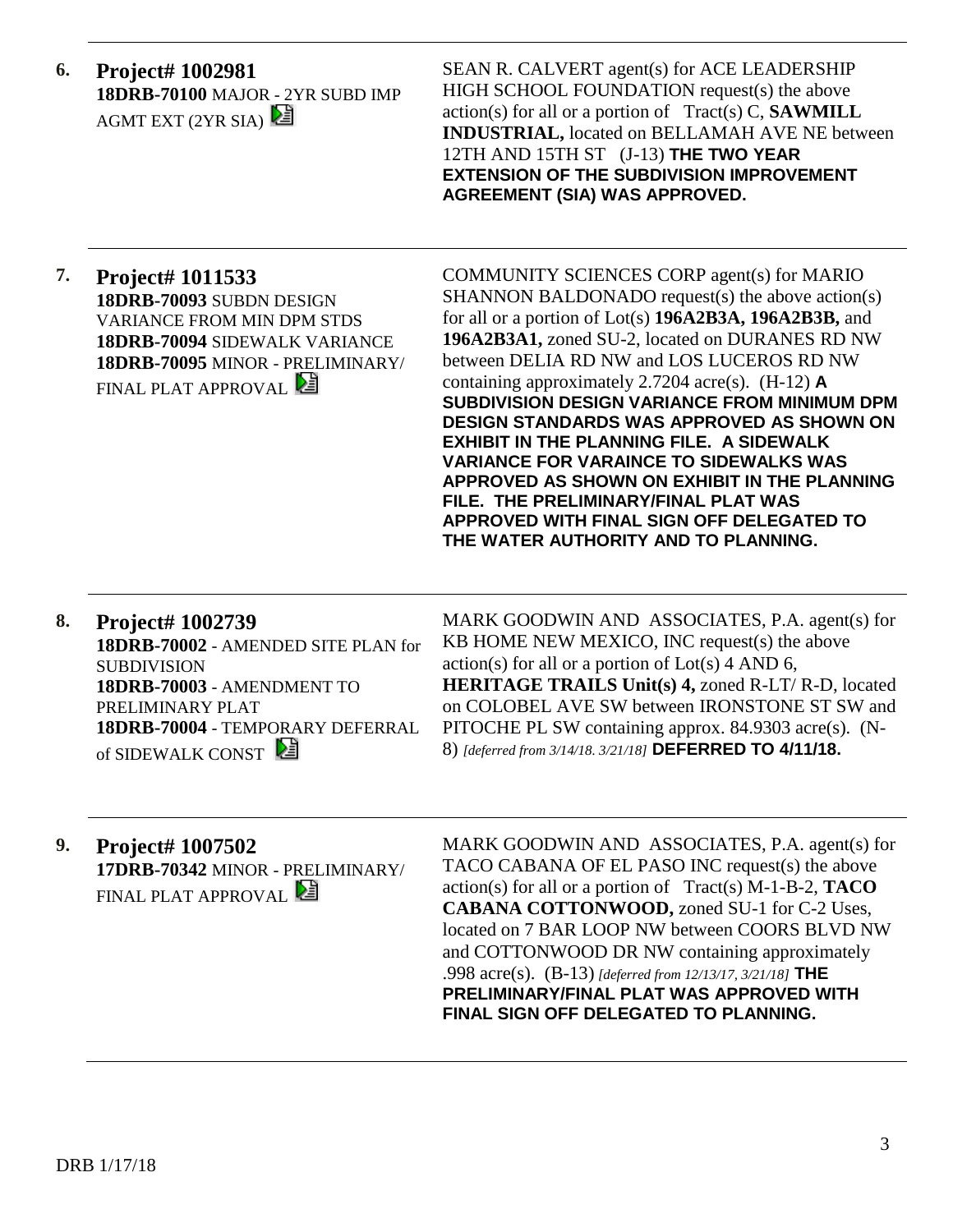| 10. Project# 1003445             |    |
|----------------------------------|----|
| 18DRB-70090 MINOR - PRELIMINARY/ | O  |
| FINAL PLAT APPROVAL              | aс |
|                                  |    |

ARTESIAN SURVEYS INC agent(s) for MICHAEL  $BERG$  (THIRTY-SEVEN INC.) request(s) the above  $\text{ction}(s)$  for all or a portion of Tract(s) F, **ALBUQUERQUE WEST, UNIT 1** zoned SU-1, located on EDUCATION PL NW between VISTA FUENTE RD NW and DAVENPORT ST NW containing approximately 2.48 acre(s). (C-12) **THE PRELIMINARY/FINAL PLAT WAS APPROVED WITH FINAL SIGN OFF DELEGATED TO THE WATER AUTHORITY AND TO PLANNING.**

# **11. Project# 1011396 18DRB-70091** MINOR - PRELIMINARY/ FINAL PLAT APPROVAL

CARTESIAN SURVEYS INC agent(s) for RANDY INVESTMENTS LLC request(s) the above action(s) for all or a portion of Lot(s) 1, 2, 3, 30, 31, AND 32, Block(s) 28, **NORTH ALBUQUERQUE ACRES Unit 3,** zoned SU-2, located on SAN PEDRO DR NE between OAKLAND AVE NE and ALAMEDA BLVD NE containing approximately 4.4413 acre(s). (C-18) **WITH THE SIGNING OF THE INFRASTRUCTURE LIST DATED 4/4/ 18, THE PRELIMINARY/FINAL PLAT WAS APPROVED WITH FINAL SIGN OFF DELEGATED TO HYDROLOGY AND TO PLANNING.**

# **SKETCH PLAT REVIEW AND COMMENT** (no action taken)

| 12. Project# 1011471<br>18DRB-70092 SKETCH PLAT REVIEW<br>AND COMMENT | CARTESIAN SURVEYS INC agent(s) for SARMIR<br>PATEL request(s) the above action(s) for all or a portion of<br>Tract(s) A-3-C & 2-A-3-D, MCLEOD BUSINESS PARK,<br>zoned C-3, located on JEFFERSON ST NE between<br>MCLEOD NE AND I-25 containing approximately 4.9556<br>acre(s). (F-17) THE SKETCH PLAT WAS REVIEWED AND<br><b>COMMENTS WERE PROVIDED</b>          |
|-----------------------------------------------------------------------|-------------------------------------------------------------------------------------------------------------------------------------------------------------------------------------------------------------------------------------------------------------------------------------------------------------------------------------------------------------------|
| 13. Project# 1001523<br>18DRB-70098 SKETCH PLAT REVIEW<br>AND COMMENT | ARCH + PLAN LAND USE CONSULTANTS agent(s) for<br>ACOMA BUSINESS BOARD request(s) the above action(s)<br>for all or a portion of Lot(s) 15 & 16, LADERA BUSINESS<br><b>PARK Unit 1, zoned SU-1, located on 2101 &amp; 2105 VISTA</b><br>OESTE NW containing approximately 2.64 acre(s). (H-9)<br>THE SKETCH PLAT WAS REVIEWED AND COMMENTS<br><b>WERE PROVIDED</b> |